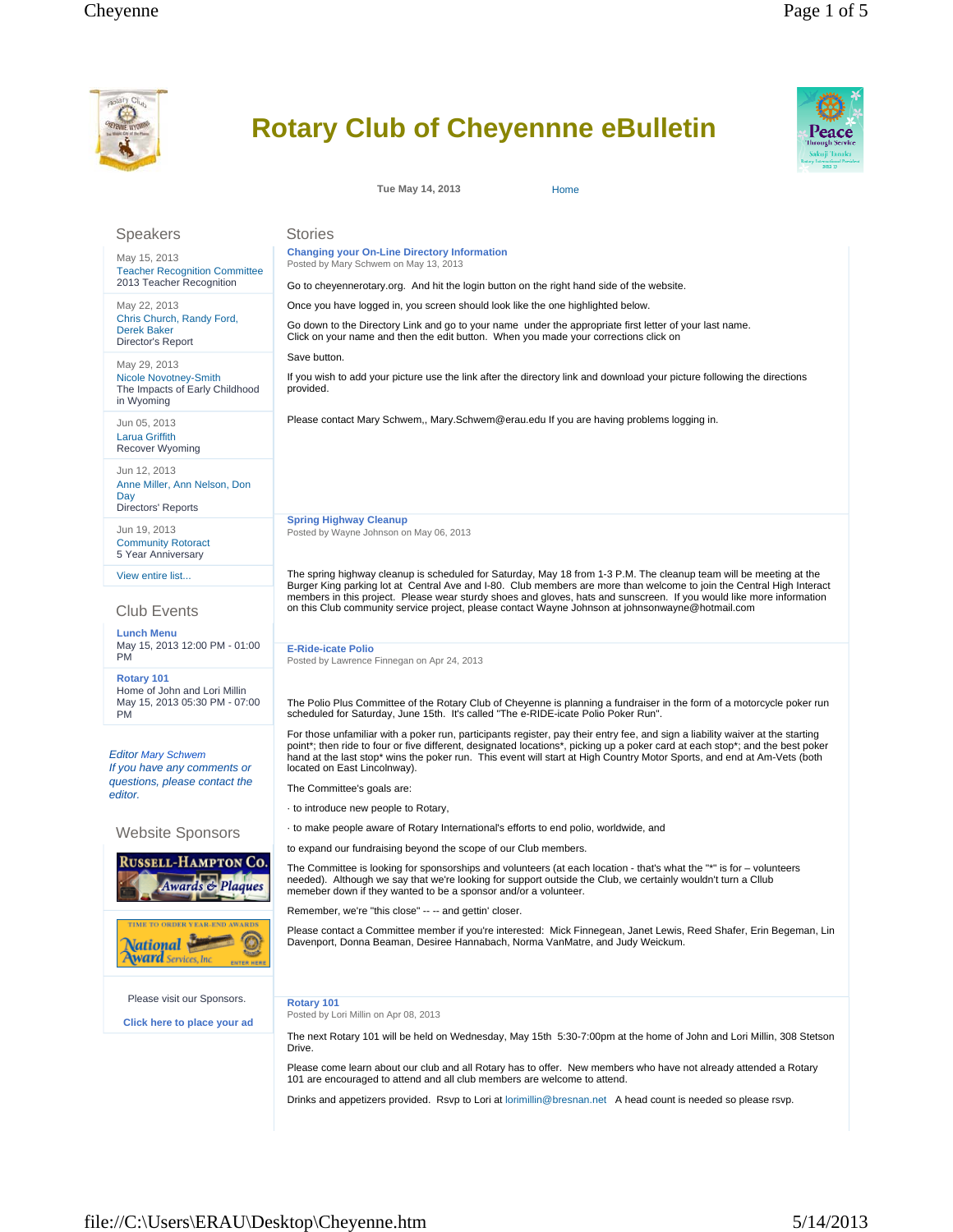**I Want Electronic Notices** Posted by Kim Withers

Hello Rotarians,

Over 40 Rotarians have already signed up for Electronic Dues Notice for this quarter's bill. If you would like to receive the dues notice electronically and you didn't sign up for electronic statement notices, and would like to receive them from the<br>next quarter on, you can call Kim and leave a message at 633-6414 or email her, president@meridia subject line "I want electronic notices."

Note: Electronic notices will be sent to email address on file with Club Runner.

Kim Withers Rotary Club of Cheyenne

**Sign up now for June 19, 2014 â€œHome Hospitalityâ€** Posted by Dana B. Metzke on Mar 11, 2013

Be a big part of hosting out-of-town Rotarians during the 2014 Rotary Conference to be held in Cheyenne.

Home Hospitality is a fun way to meet Rotarians from around the district by personally hosting them to dinner in your home.

Under the Home Hospitality program, Rotarians from the Cheyenne noon and Sunrise Clubs volunteer to host four to six<br>visiting Rotarians to dinner the first evening of the Conference. In your beautiful home, you are free to

Should you believe your personal culinary skills to be unsavory, fret not; you may host fellow Rotarians to one of Cheyenne's local eateries.

By evening's end you will have learned insights into other Clubs' doings, received a lot of compliments and to top it off, gained new friendships.

Yet another plus: By signing up now for Home Hospitality, you have more than a year to plan. Contact Da na Metzke, 634-8045 or chipgato@aol.com.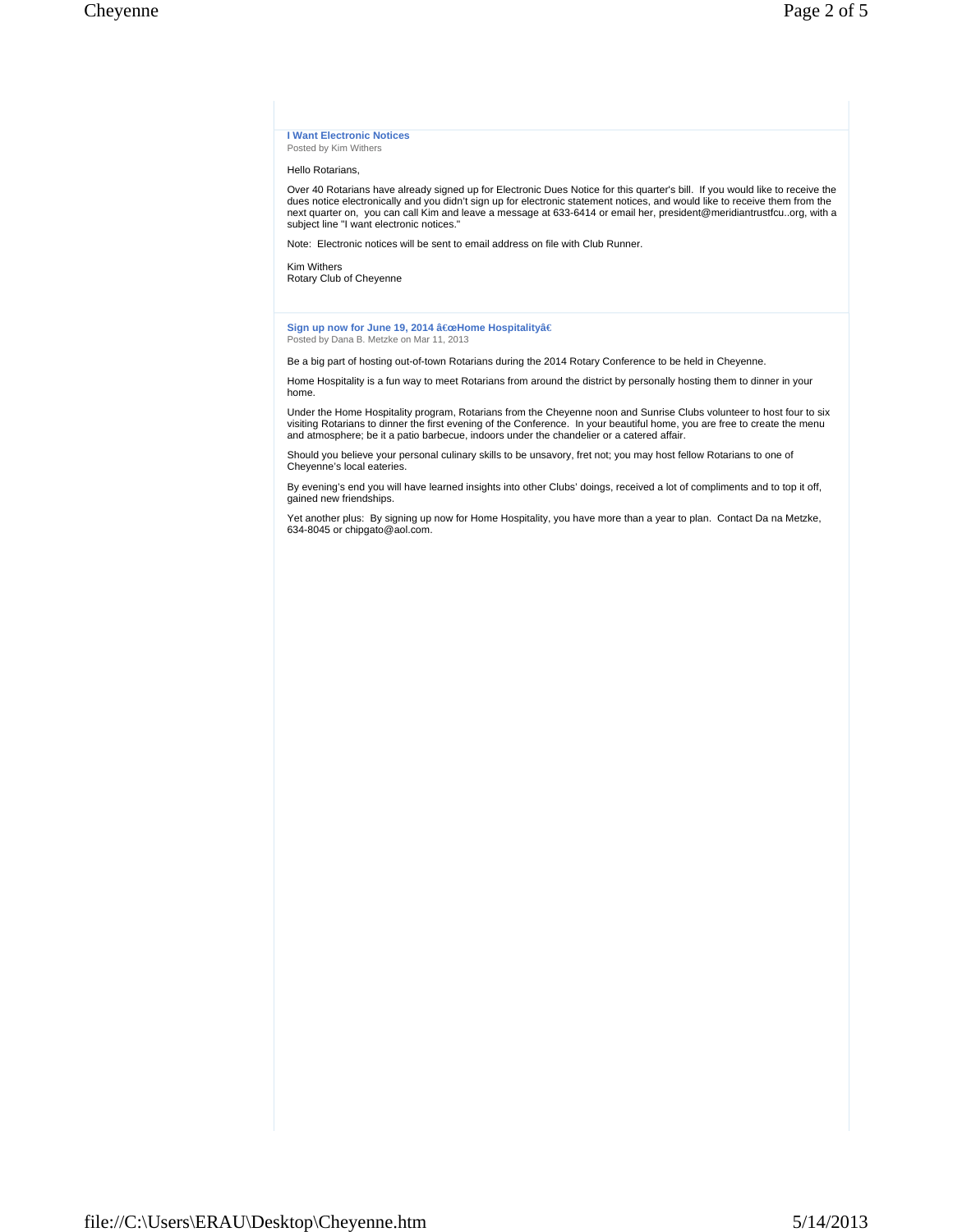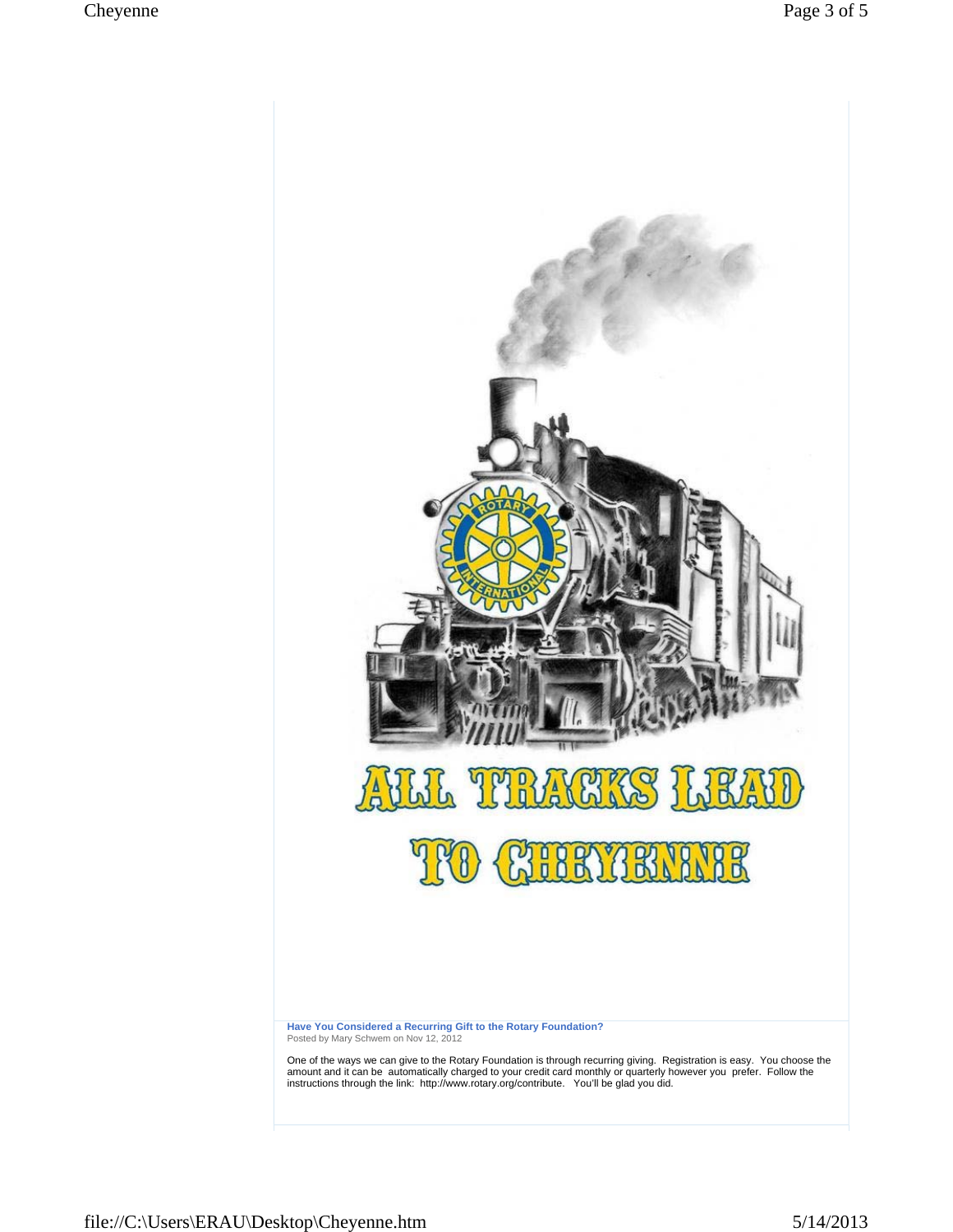## **Please Report Make-Up Meetings on the Back of the Attendance Card**  Posted by Teresa S. Moore on Aug 06, 2012

If you attend another Club's meeting, a committee meeting or participate in any club sponsored activity, please be sure to<br>note it on the back of the attendance card. You just need the activity, your name and the date. By

**2012-13 Club Directors and Committee Chairs** Posted by Mary Schwem on Jan 23, 2013

| Club Service/Meetings - Sabrina Lane                                  | <b>Club Service/Public Relations - Kim Withers</b>                 |  |  |
|-----------------------------------------------------------------------|--------------------------------------------------------------------|--|--|
| <b>Programs - Brittany Ashby</b>                                      | <b>National Honor Society Insert - Darcee Snider</b>               |  |  |
| <b>Inspiration - Janet Lewis</b>                                      | Media/Photographer - Katharine Kunz-Wilkinson                      |  |  |
| Music-Sylvia Hackl                                                    | Website - Mary Schwem                                              |  |  |
| Valentine's Day Lunch - Donna Beaman                                  | COG - Mary Schwem                                                  |  |  |
| Historian - Dave Foreman                                              | <b>Club Directory - Tim Ellis, Mick Finnegan, Ed Wallace</b>       |  |  |
| <b>Banners - Jeannie Martinez</b>                                     | We Care - Mary Carroll                                             |  |  |
| <b>By-Laws - Scott Meier</b>                                          | <b>Facebook - Brittany Ashby</b>                                   |  |  |
|                                                                       | Radio & Print PSA's - David Bush                                   |  |  |
|                                                                       | Television PSA's - Lee Wagner                                      |  |  |
| <b>Club Service/Activities - Randy Ford</b>                           | New Generations/RYLA - Chris Church                                |  |  |
| <b>Cranium Cup - Lee Wagner</b>                                       | Highway Cleanup - Wayne Johnson                                    |  |  |
| <b>New Projects - Bob Womack</b>                                      | <b>RYLA - Lori Schoene</b>                                         |  |  |
| <b>Polio Plus - Mick Finnegan</b>                                     | Young RYLA - Kelly Wright                                          |  |  |
| Rotarian Spotlight - Harry LaBonde                                    | LCCC Rotaract - Jerri Griego                                       |  |  |
| Peaches - Derek Baker                                                 | <b>Community Rotaract - George McIlvaine /</b><br>Snider<br>Darcee |  |  |
|                                                                       | <b>Interact - Lori Milllin - Central</b>                           |  |  |
|                                                                       | Sylvia Hackl - East                                                |  |  |
|                                                                       | Chad Craig - South                                                 |  |  |
| Memebership/Vocational Service - Lori Millin                          | <b>Community Service - Derek Baker</b>                             |  |  |
| Rotary 101 Orientation - Bill Gentle (Chair), Lucie<br>Osborn         | St. Patrick's Day Lunch - Chris McRady                             |  |  |
| <b>New Member - James Bowers</b>                                      | <b>Rural Appreciation - Phil Rosenlund</b>                         |  |  |
|                                                                       | <b>Discretionary Giving - Dave Cook</b>                            |  |  |
| <b>Career Day - Katharine Wilkinson</b><br>Rotary Party - Lori Millin | VA Santa Visit - Billie Addleman                                   |  |  |
| Teacher of the Month - Jamie Markus                                   | <b>Meals on Wheels - Rod Hartshorn</b>                             |  |  |
| International Service - Ann Nelson                                    | <b>Community Service/Education - Don Day</b>                       |  |  |
| <b>World Community Service -</b> Brent Lathrop                        | <b>Student of the Month</b> – Robyn Sims                           |  |  |
| Rotary International Foundation - Roger Schreiner                     | National Honor Society - Donna Beaman                              |  |  |
| World Peace Fellow/Amb. Scholarship - Lucie Osborn                    | Read to Me - Jamie Markus                                          |  |  |
| <b>Picnic - Chris McRady</b>                                          | <b>Dictionaries - Brittany Ashby</b>                               |  |  |
| New Generations/Youth - Anne Miller                                   | <b>Nominating Committee</b>                                        |  |  |
|                                                                       | Co-Chairs: Jim Applegate, Fred Baggs                               |  |  |
| <b>Christmas Party - James Bowers</b>                                 |                                                                    |  |  |